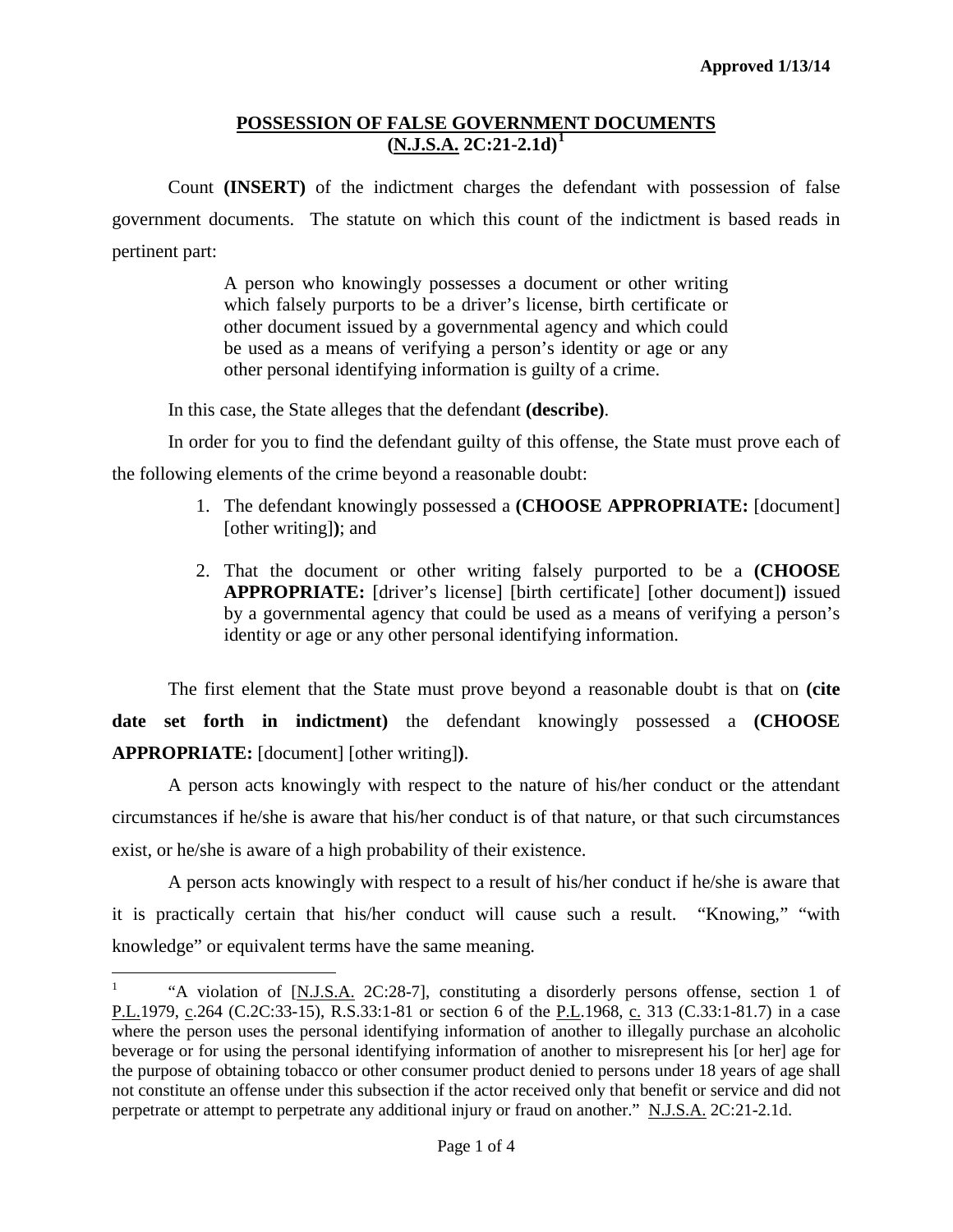#### **POSSESSION OF FALSE GOVERNMENT DOCUMENTS**  $(\overline{N. J.S.A. 2C:21-2.1d})^{1}$

Knowledge is a condition of the mind. It cannot be seen. It can only be determined by inferences from the defendant's conduct, words or acts. A state of mind is rarely susceptible of direct proof but must ordinarily be inferred from the facts. Therefore, it is not necessary that the State produce witnesses to testify that an accused said that he/she had a certain state of mind when he/she did a particular thing. It is within your power to find that such proof has been furnished beyond a reasonable doubt by inferences which may arise from the nature of his/her acts and conduct and from all he/she said and did at the particular time and place and from all surrounding circumstances established by the evidence.

"Writing" includes printing or **[CHOOSE APPROPRIATE:** any other method of recording information, money, coins, tokens, stamps, seals, credit cards, badges, trademarks, access devices, and other symbols of value, right, privilege, or identification, including retail sales receipts, universal product code (UPC) labels and checks. $^{2}$  $^{2}$  $^{2}$ ]

The State must also prove beyond a reasonable that the defendant possessed a document or other writing.

# **[CHARGE THOSE FOLLOWING PARAGRAPHS AS APPLY TO YOUR CASE]**

# **ACTUAL POSSESSION**

A person is in actual possession of an item when he/she first, knows what it is: that is, he/she has knowledge of its character, and second, knowingly has it on his/her person at a given time.

# **CONSTRUCTIVE POSSESSION**

Possession may be constructive instead of actual. As I just stated, a person who, with knowledge of its character, knowingly has direct physical control over an item at a given time is in actual possession of it.

<span id="page-1-1"></span>Constructive possession means possession in which the possessor does not physically have the item on his or her person but is aware that the item is present and is able to and has the intention to exercise control over it. So, someone who has knowledge of the character of an item and knowingly has both the power and the intention at a given time to exercise control over it, either directly or through another person or persons, is then in constructive possession of that item.

<span id="page-1-0"></span><sup>&</sup>lt;sup>2</sup> N.J.S.A. 2C:21-1a.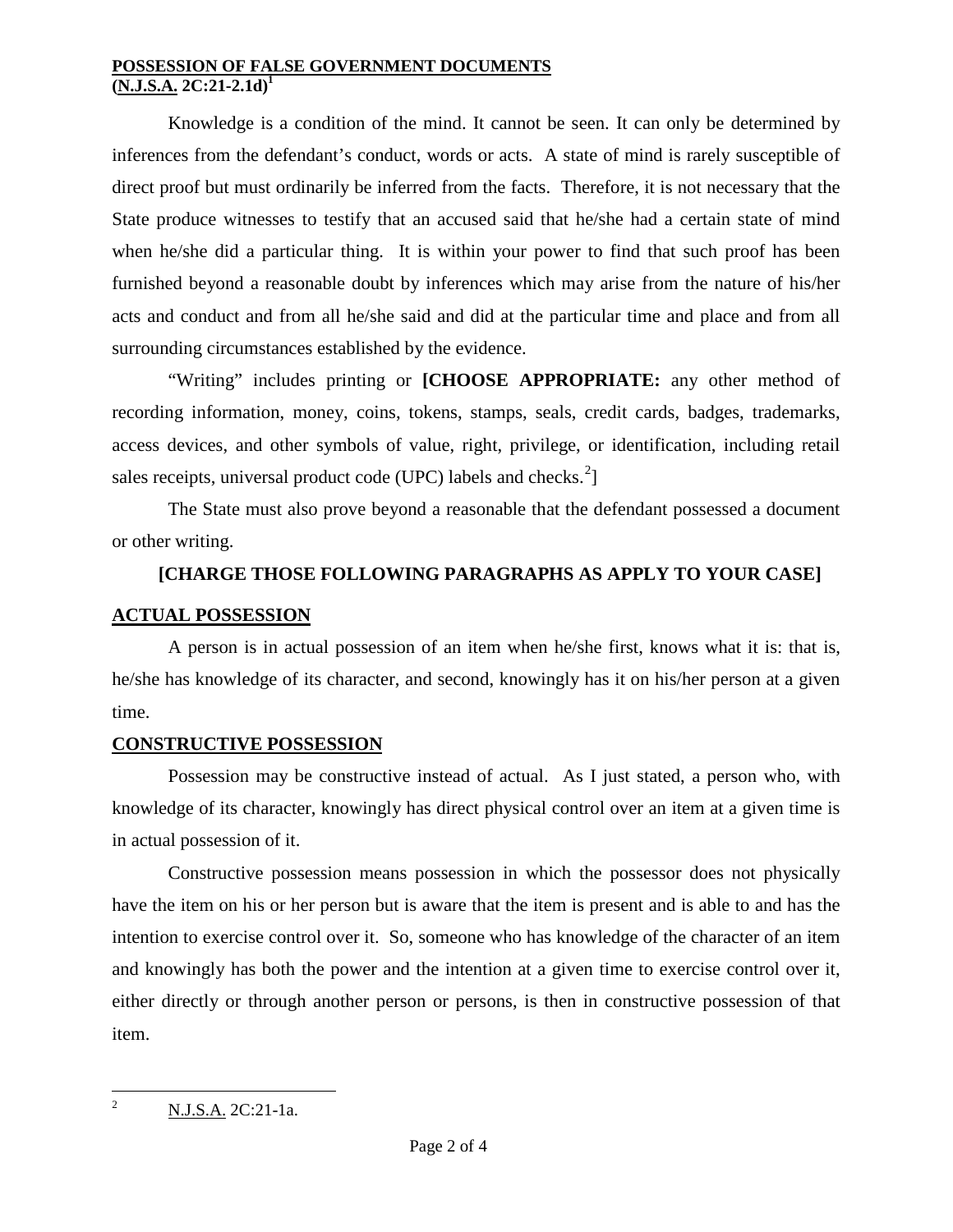# **JOINT POSSESSION**

Possession may be sole or joint. If one person alone has actual or constructive possession of an item, possession is sole. If two or more persons share actual or constructive knowing possession of an item, possession is joint.

The second element that the State must prove beyond a reasonable doubt is that the **(CHOOSE APPROPRIATE:** [document] [other writing]**)** was falsely purported to be a **(CHOOSE APPROPRIATE:** [driver's license] [birth certificate] [other document]**)** issued by a governmental agency. **(CHOOSE APPROPRIATE**: [The State has offered evidence] [It has been stipulated]**)** that the **(insert name of governmental agency)** is a governmental agency. The second element also requires that the State prove beyond a reasonable doubt (or it has been stipulated) that the **(CHOOSE APPROPRIATE:** [document] [printed form] [other writing]**)**, purported to be issued by a governmental agency, could be used as a means of verifying a person's identity or age or other personal identifying information.[3](#page-1-1)

"Personal identifying information" means any name, number or other information that may be used, alone or in conjunction with any other information, to identify a specific individual and includes, but is not limited to, the name, address, telephone number, date of birth, social security number, official State issued identification number, employer or taxpayer number, place of employment, employee identification number, demand deposit account number, savings account number, credit card number, mother's maiden name, unique biometric data, such as fingerprint, voice print, retina or iris image or other unique physical representation, or unique electronic identification number, address or routing code of the individual.<sup>[4](#page-2-0)</sup>

If the State has proven each of the elements of this crime beyond a reasonable doubt, then you must find the defendant guilty of having knowingly possessed false government documents.

```
4 N.J.S.A. 2C:20-1v.
```
It is not an offense under the statute if the defendant is alleged to have committed the disorderly persons violation codified at either N.J.S.A. 2C:28-7, or N.J.S.A. 2C:33-15, or N.J.S.A. 33:1-81.7, which apply to the use of the personal identifying information of another to illegally purchase an alcoholic beverage or for using the personal identifying information of another to misrepresent his age for the purpose of obtaining tobacco or other consumer product denied to persons under 18 years of age and the actor received only that benefit or service and did not perpetrate or attempt to perpetrate any additional injury or fraud on another. N.J.S.A. 2C:21-2.1(d).

If there is evidence that is raised to support that defense, the jury should be instructed that the State bears the burden to disprove beyond a reasonable doubt the elements of that defense and its applicability. See N.J.S.A. 2C:1-13(b).